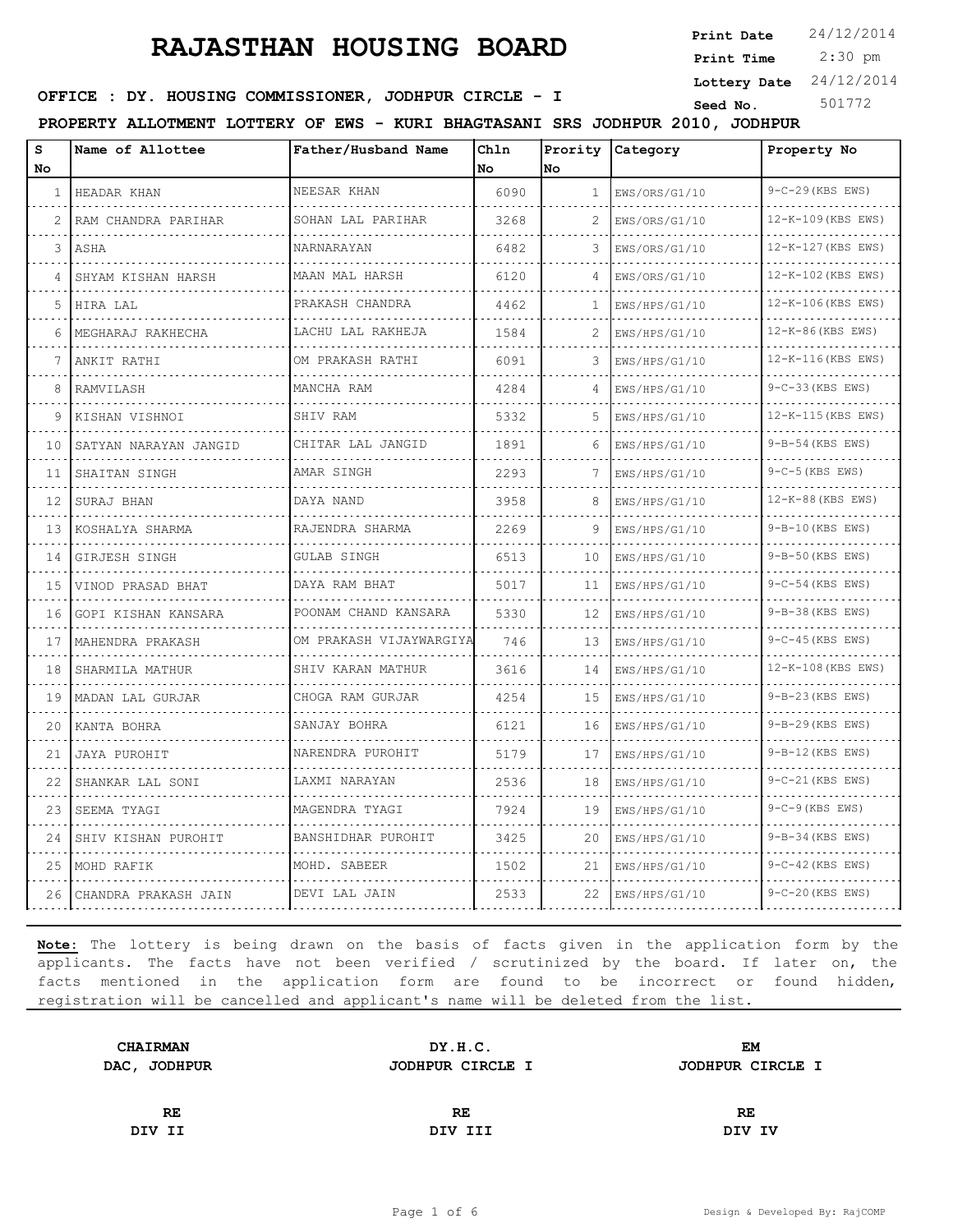**Print Date**  $24/12/2014$ 

 2:30 pm **Print Time**

**Lottery Date** 24/12/2014

**OFFICE : DY. HOUSING COMMISSIONER, JODHPUR CIRCLE - I** Seed No. 501772

**PROPERTY ALLOTMENT LOTTERY OF EWS - KURI BHAGTASANI SRS JODHPUR 2010, JODHPUR**

| S<br>No | Name of Allottee       | Father/Husband Name                | Chln<br>No | No | Prority Category | Property No        |
|---------|------------------------|------------------------------------|------------|----|------------------|--------------------|
| 27      | CHANDANI SINGHAL       | KISHAN LAL                         | 6163       | 23 | EWS/HPS/G1/10    | 12-K-110 (KBS EWS) |
| 28      | YOGESH JANGID          | RAM NIWAS JANGID                   | 7712       | 24 | EWS/HPS/G1/10    | 9-B-31 (KBS EWS)   |
| 29      | BHOOPESH KUMAR         | RAM SINGH                          | 555        | 25 | EWS/HPS/G1/10    | $9-C-48$ (KBS EWS) |
| 30      | JETMAL                 | PRAKASH CHANDRA                    | 4463       | 26 | EWS/HPS/G1/10    | $9-B-9$ (KBS EWS)  |
| 31      | GEETA                  | .<br>ARUN SINGH YADAV              | 1160       | 27 | EWS/HPS/G1/10    | 9-B-44 (KBS EWS)   |
| 32      | SURESH KUMAR           | GOVIND RAM                         | 4025       | 28 | EWS/HPS/G1/10    | 9-B-24 (KBS EWS)   |
| 33      | ABDUL MALIK            | ABDUL KHALID                       | 2829       | 29 | EWS/HPS/G1/10    | 12-K-124 (KBS EWS) |
| 34      | BHAGWAN SINGH          | NARAYAN SINGH BIST                 | 4539       | 30 | EWS/HPS/G1/10    | $9-B-42$ (KBS EWS) |
| 35      | PANKAJ                 | PAWAN KUMAR                        | 4461       | 31 | EWS/HPS/G1/10    | 9-B-27 (KBS EWS)   |
| 36      | SOHAN LAL              | RAMRAKH                            | 5320       | 32 | EWS/HPS/G1/10    | $9-B-7$ (KBS EWS)  |
| 37      | HARISH KUMAR           | SATISH KUMAR                       | 5049       | 33 | EWS/HPS/G1/10    | 9-C-39 (KBS EWS)   |
| 38      | SHIKHA SHARMA          | SATISH CHANDRA SHARMA              | 1842       | 34 | EWS/HPS/G1/10    | $9-C-43$ (KBS EWS) |
| 39      | VIMLA DEVI HARSH       | SUKHDUTT HARSH                     | 3582       | 35 | EWS/HPS/G1/10    | $9-B-8$ (KBS EWS)  |
| 40      | NAND KISHORE CHHANGANI | NATHMAL CHHANGANI                  | 1134       | 36 | EWS/HPS/G1/10    | $9-B-26$ (KBS EWS) |
| 41      | ANITA                  | AMAR SINHG                         | 2154       | 37 | EWS/HPS/G1/10    | 12-K-107 (KBS EWS) |
| 42      | VANDANA                | <b>BHAGWAN DASS</b><br>.           | 7431       | 38 | EWS/HPS/G1/10    | $9-B-14$ (KBS EWS) |
| 43      | SUNNY S KUMAR          | SURENDRA KUMAR                     | 5993       | 39 | EWS/HPS/G1/10    | 12-K-105 (KBS EWS) |
| 44      | RAJENDRA JAIN          | OM PRAKASH JAIN                    | 7466       | 40 | EWS/HPS/G1/10    | 12-K-93 (KBS EWS)  |
| 45      | RAJESH MATHUR          | DURGA NATH MATHUR                  | 7415       | 41 | EWS/HPS/G1/10    | 12-K-83 (KBS EWS)  |
| 46      | I CHUKI                | RAMESH                             | 4507       | 42 | EWS/HPS/G1/10    | $9-C-23$ (KBS EWS) |
| 47      | KULDEEP KACHHWAHA      | KARAN SINGH                        | 7467       | 43 | EWS/HPS/G1/10    | 12-K-91 (KBS EWS)  |
| 48      | OMA RAM BHAT           | KANA RAM BHAT                      | 4295       | 44 | EWS/HPS/G1/10    | $9-C-46$ (KBS EWS) |
| 49      | PAYAL VAISHNAV         | JITENDRA VAISHNAV                  | 7464       | 45 | EWS/HPS/G1/10    | $9-B-61$ (KBS EWS) |
| 50      | MANVENDRA SINGH        | BISHAMBHAR DAYAL TOMAR<br><u>.</u> | 4102       | 46 | EWS/HPS/G1/10    | 9-B-33 (KBS EWS)   |
| 51      | RAJENDRA SHARMA        | MISHRI LAL SHARMA                  | 2266       | 47 | EWS/HPS/G1/10    | $9-C-49$ (KBS EWS) |
| 52      | JITENDRA NATH          | A.B. NATH                          | 4107       | 48 | EWS/HPS/G1/10    | 12-K-95 (KBS EWS)  |

| <b>CHAIRMAN</b> | DY.H.C.          | EM               |  |
|-----------------|------------------|------------------|--|
| DAC, JODHPUR    | JODHPUR CIRCLE I | JODHPUR CIRCLE I |  |
|                 |                  |                  |  |
| RE              | RE               | RE               |  |
| DIV II          | DIV III          | DIV IV           |  |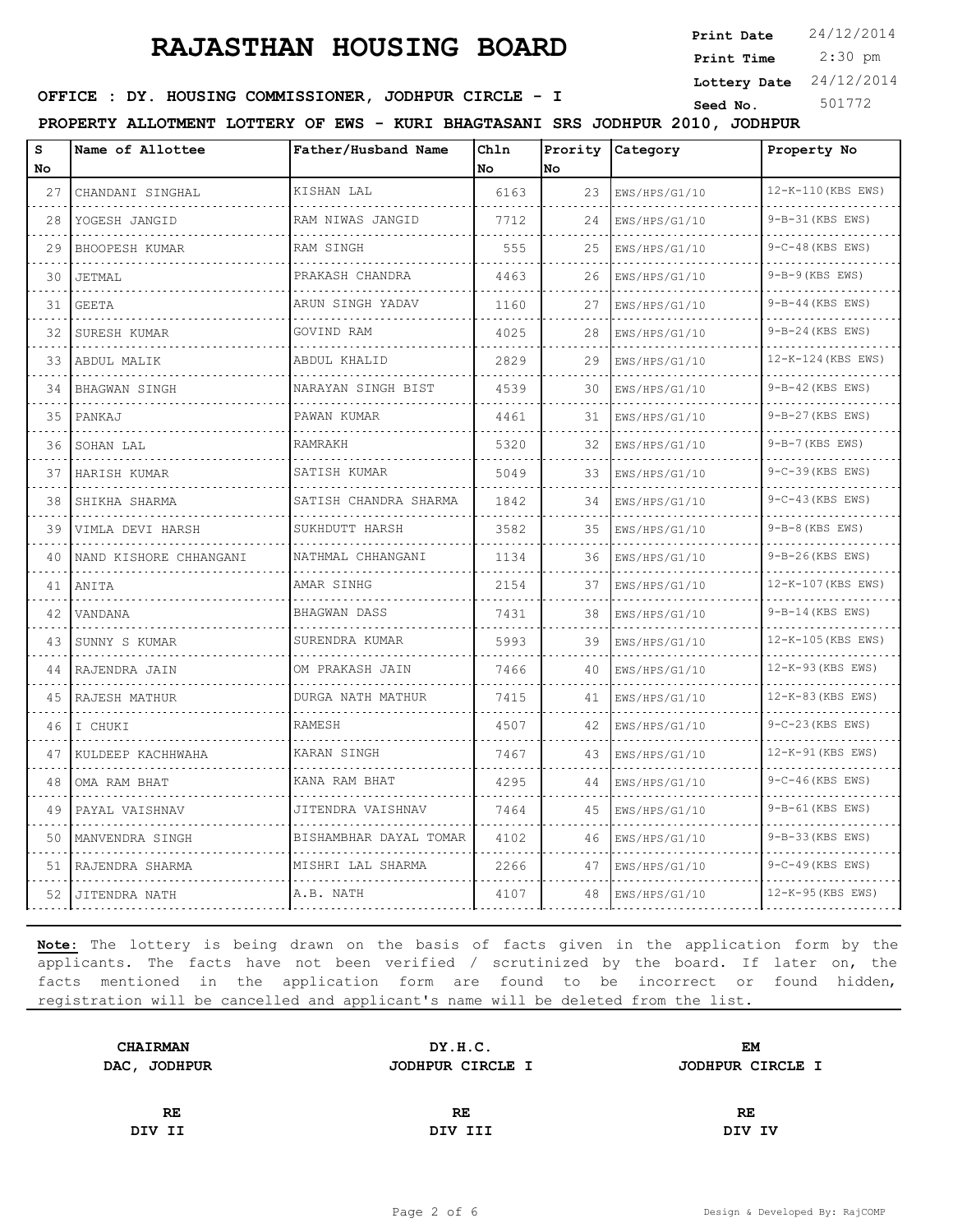**Print Date**  $24/12/2014$ 

 2:30 pm **Print Time**

**Lottery Date** 24/12/2014

**OFFICE : DY. HOUSING COMMISSIONER, JODHPUR CIRCLE - I** Seed No. 501772

**PROPERTY ALLOTMENT LOTTERY OF EWS - KURI BHAGTASANI SRS JODHPUR 2010, JODHPUR**

| s  | Name of Allottee   | Father/Husband Name        | Chln |      | Prority Category | Property No            |
|----|--------------------|----------------------------|------|------|------------------|------------------------|
| No |                    |                            | No   | lNo. |                  |                        |
| 53 | BIKHADAN CHARAN    | PHUSHDAN CHARAN            | 1604 | 49   | EWS/HPS/G1/10    | $9-B-2$ (KBS EWS)      |
| 54 | DHARMENDER SINGH   | SHAMBU SINGH               | 1281 | 50   | EWS/HPS/G1/10    | 9-B-49 (KBS EWS)       |
| 55 | MUNNA RAM SARGARA  | BADRI RAM SARGARA          | 4383 | 51   | EWS/HPS/G1/10    | $9 - C - 14$ (KBS EWS) |
| 56 | PRAKASH ROCHWANI   | PERUMAL SHECHWANI          | 5597 | 52   | EWS/HPS/G1/10    | $9-C-17$ (KBS EWS)     |
| 57 | GOPAL TANWAR       | CHUNI LAL TANWAR           | 6088 | 53   | EWS/HPS/G1/10    | 9-C-10 (KBS EWS)       |
| 58 | GUMANA RAM         | MANGLA RAM                 | 8292 | 54   | EWS/HPS/G1/10    | 12-K-90 (KBS EWS)      |
| 59 | GOMED RAM          | TRILOKA RAM                | 2840 | 55   | EWS/HPS/G1/10    | 12-K-96 (KBS EWS)      |
| 60 | VIJAY              | SHIV LAL DHOBI             | 3541 | 1    | EWS/HPS/G1/10    | 12-K-122 (KBS EWS)     |
| 61 | ROHINI             | PANKAJ                     | 2275 | 2    | EWS/HPS/G1/10    | $9-B-62$ (KBS EWS)     |
| 62 | SHEELA             | OM PRAKASH                 | 7410 | 3    | EWS/HPS/G1/10    | $9-B-46$ (KBS EWS)     |
| 63 | SUMITRA RAJPUROHIT | RAM SINGH RAJPUROHIT       | 5275 | 4    | EWS/HPS/G1/10    | 9-C-30 (KBS EWS)       |
| 64 | <b>BHARTI</b>      | MUNNA LAL                  | 2301 | 1    | EWS/ORS/G2/10    | $9-C-1$ (KBS EWS)      |
| 65 | KHIYA RAM          | JETHA RAM CHOUDHARY        | 1679 | 2    | EWS/ORS/G2/10    | 12-K-92 (KBS EWS)      |
| 66 | ALOK CHAUHAN       | RAMDEV CHOUHAN<br><u>.</u> | 2187 | 3    | EWS/ORS/G2/10    | $9-B-43$ (KBS EWS)     |
| 67 | SITA CHOUDHARY     | PRAKASH CHOUDHARY          | 986  | 4    | EWS/ORS/G2/10    | 9-B-25 (KBS EWS)       |
| 68 | JITENDRA SINGH     | SHIV SINGH                 | 3271 | 5    | EWS/ORS/G2/10    | 12-K-101 (KBS EWS)     |
| 69 | GAFUR KHAN         | MAHENDRA KHA               | 5727 | 6    | EWS/ORS/G2/10    | 9-B-17 (KBS EWS)       |
| 70 | MANOHAR LAL        | ARJUN DASS                 | 326  | 7    | EWS/ORS/G2/10    | 12-K-103 (KBS EWS)     |
| 71 | PINKI              | RAMESH KUMAR               | 5268 | 9    | EWS/ORS/G2/10    | 9-C-22 (KBS EWS)       |
| 72 | DEVI LAL KOLI      | PEGA RAM                   | 3059 | 10   | EWS/ORS/G2/10    | $9-C-34$ (KBS EWS)     |
| 73 | SUSHILA JOSHI      | GHANSHYAM JOSHI            | 1486 | 11   | EWS/ORS/G2/10    | $9-B-18$ (KBS EWS)     |
| 74 | RISHI KUMAR SHARMA | DEEN DAYAL SHARMA<br>.     | 2799 | 12   | EWS/ORS/G2/10    | 12-K-97 (KBS EWS)      |
| 75 | RAKESH RAMAWAT     | BHAGWAN DASS               | 3932 | 13   | EWS/ORS/G2/10    | $9-B-11$ (KBS EWS)     |
| 76 | KISHAN SINGH       | BIRDHA SINGH               | 165  | 14   | EWS/ORS/G2/10    | 12-K-99 (KBS EWS)      |
| 77 | ASHOK KUMAR        | BHOMA RAM                  | 6403 | 15   | EWS/ORS/G2/10    | 9-B-40 (KBS EWS)       |
| 78 | BHIYA RAM          | DALA RAM                   | 5342 | 16   | EWS/ORS/G2/10    | 9-C-58 (KBS EWS)       |

| <b>CHAIRMAN</b> | DY.H.C.          | EM               |  |
|-----------------|------------------|------------------|--|
| DAC, JODHPUR    | JODHPUR CIRCLE I | JODHPUR CIRCLE I |  |
|                 |                  |                  |  |
| RE              | RE               | RE               |  |
| DIV II          | DIV III          | DIV IV           |  |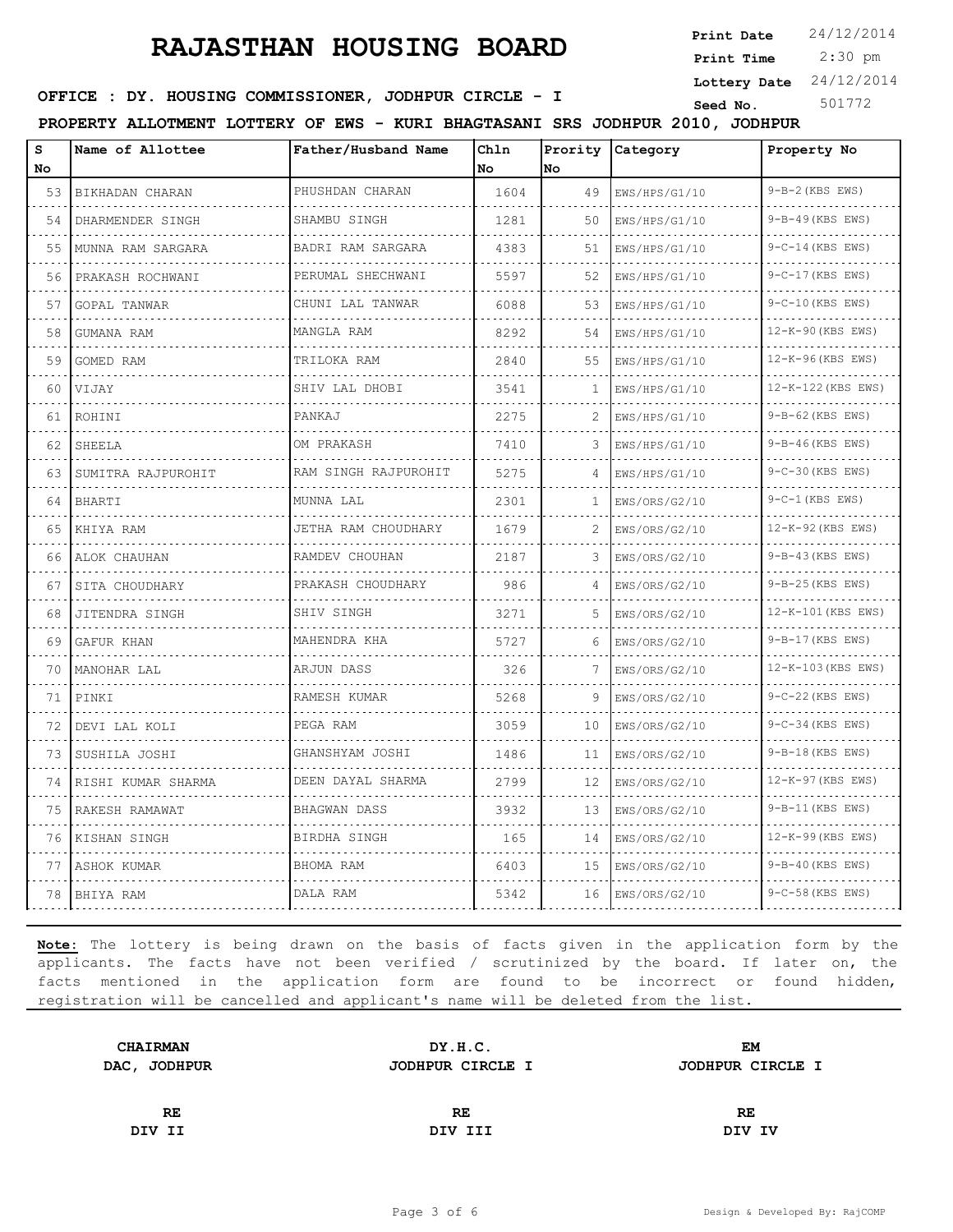**Print Date**  $24/12/2014$ 

 2:30 pm **Print Time**

**Lottery Date** 24/12/2014

**OFFICE : DY. HOUSING COMMISSIONER, JODHPUR CIRCLE - I** Seed No. 501772

**PROPERTY ALLOTMENT LOTTERY OF EWS - KURI BHAGTASANI SRS JODHPUR 2010, JODHPUR**

| s<br>No | Name of Allottee          | Father/Husband Name                  | Chln<br>No. | No. | Prority Category   | Property No                    |
|---------|---------------------------|--------------------------------------|-------------|-----|--------------------|--------------------------------|
| 79      | BALKISAN                  | NENU RAM                             | 5728        | 18  | EWS/ORS/G2/10      | 9-B-21 (KBS EWS)               |
| 80      | .<br>JUGTA RAM PRAJAPAT   | BAGA RAM PRAJAPAT                    | 4396        | 19  | .<br>EWS/ORS/G2/10 | .<br>$9-B-4$ (KBS EWS)         |
| 81      | KAMLESH BHERWANI          | RAJ KUMAR                            | 2361        | 20  | EWS/ORS/G2/10      | 9-C-38 (KBS EWS)               |
| 82      | LALA RAM                  | LABHU RAM                            | 2493        | 21  | EWS/ORS/G2/10      | 12-K-89 (KBS EWS)              |
| 83      | SITA RAM VAISHNAV         | GANGA VISHAN                         | 6390        | 22  | EWS/ORS/G2/10      | $9-C-41$ (KBS EWS)             |
| 84      | BABU LAL SHARMA           | and a state of the<br>MEGHRAJ SHARMA | 5185        | 24  | EWS/ORS/G2/10      | $9-B-16$ (KBS EWS)             |
| 85      | SURESH KUMAR              | SOHAN LAL                            | 7312        | 25  | EWS/ORS/G2/10      | 12-K-126 (KBS EWS)             |
| 86      | PAPLI DEVI                | BHIYA RAM                            | 1390        | 26  | EWS/ORS/G2/10      | <u>.</u><br>$9-C-57$ (KBS EWS) |
| 87      | KANHIYA LAL JOSHI         | SUKHDEV JOSHI                        | 5952        | 1   | EWS/HPS/G2/10      | $9-B-45$ (KBS EWS)             |
| 88      | BHANWARA RAM              | GENA RAM                             | 7790        | 2   | EWS/HPS/G2/10      | 9-B-15 (KBS EWS)               |
| 89      | VIPIN KUMAR MISHRA        | SUDHIST MISHRA                       | 2834        | 3   | EWS/HPS/G2/10      | 12-K-204 (KBS EWS)             |
| 90      | .<br>GORI SHANKAR PUROHIT | .<br>MADAN LAL PUROHIT               | 387         | 4   | EWS/HPS/G2/10      | 9-B-53 (KBS EWS)               |
| 91      | SAYAR KANWAR              | HARI SINGH                           | 4583        | 5   | EWS/HPS/G2/10      | 12-K-84 (KBS EWS)              |
| 92      | .<br>SHYAM LAL BORANA     | .<br>CHOTU LAL BORANA                | 4328        | 6   | EWS/HPS/G2/10      | 9-B-35 (KBS EWS)               |
| 93      | .<br>DINESH SUTHAR        | BHERU LAL SHATHAR                    | 3265        | 7   | EWS/HPS/G2/10      | $9-C-12$ (KBS EWS)             |
| 94      | MUKESH KUMAR              | RAJENDRA KUMAR<br>.                  | 1128        | 8   | EWS/HPS/G2/10      | 9-B-30 (KBS EWS)               |
| 95      | AMRIT LAL SEN             | BHANWAR LAL SEN                      | 1814        | 9   | EWS/HPS/G2/10      | $9 - C - 4$ (KBS EWS)          |
| 96      | JAGDISH                   | MANGLA RAM JANGID                    | 5039        | 10  | EWS/HPS/G2/10      | 12-K-118 (KBS EWS)             |
| 97      | SETHA RAM                 | GHEVAR RAM<br>.                      | 3887        | 11  | EWS/HPS/G2/10      | 9-C-37 (KBS EWS)               |
| 98      | KAMLA DEVI                | MOTI LAL SHAWAMI                     | 3877        | 12  | EWS/HPS/G2/10      | 12-K-87 (KBS EWS)              |
| 99      | JAI KISHAN                | BHIM CHAND                           | 1492        | 13  | EWS/HPS/G2/10      | 9-B-47 (KBS EWS)               |
| 100     | ABHA SHARMA               | RAJENDRA SHARMA                      | 2046        | 14  | EWS/HPS/G2/10      | 12-K-123 (KBS EWS)<br><u>.</u> |
| 101     | JITENDRA KUMAR            | <b>JASSA RAM</b>                     | 5033        | 15  | EWS/HPS/G2/10      | $9-B-41$ (KBS EWS)             |
| 102     | SAJJAN RAJ MALVIY LOHAR   | HARI RAM                             | 3439        | 16  | EWS/HPS/G2/10      | 9-C-27 (KBS EWS)               |
| 103     | CHHOTI DEVI               | SHARWAN RAM KATANIYA                 | 604         | 17  | EWS/HPS/G2/10      | 9-B-32 (KBS EWS)               |
| 104     | <b>NILAM</b>              | HARISH CHANDRA                       | 6367        | 18  | EWS/HPS/G2/10      | $9-C-18$ (KBS EWS)             |

| DY.H.C.          | EМ               |
|------------------|------------------|
| JODHPUR CIRCLE I | JODHPUR CIRCLE I |
|                  |                  |
| RE               | RE               |
| DIV III          | DIV IV           |
|                  |                  |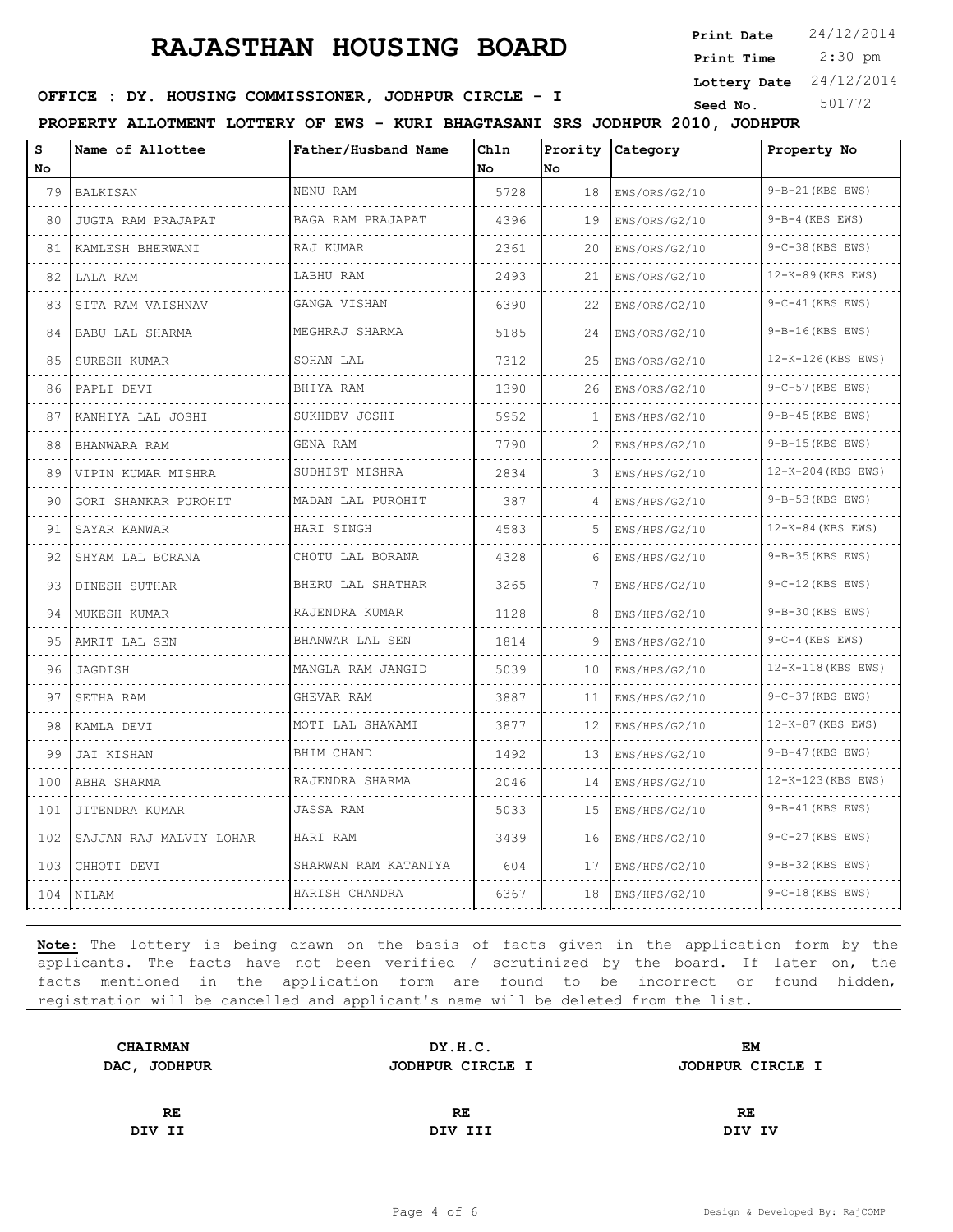**Print Date**  $24/12/2014$ 

 2:30 pm **Print Time**

**Lottery Date** 24/12/2014

**OFFICE : DY. HOUSING COMMISSIONER, JODHPUR CIRCLE - I** Seed No. 501772

**PROPERTY ALLOTMENT LOTTERY OF EWS - KURI BHAGTASANI SRS JODHPUR 2010, JODHPUR**

| s<br>No                     | Name of Allottee        | Father/Husband Name       | Chln<br>No | Prority<br>No | Category      | Property No        |
|-----------------------------|-------------------------|---------------------------|------------|---------------|---------------|--------------------|
| 105                         | GAJENDRA MEWARA         | <b>BABU LAL MEWARA</b>    | 2690       | 19            | EWS/HPS/G2/10 | 12-K-113 (KBS EWS) |
| 106                         | JUGTA RAM               | BAGADU RAM                | 7307       | 20            | EWS/HPS/G2/10 | 12-K-119 (KBS EWS) |
| 107                         | KAILASH RAV             | PUNA RAM RAV              | 1193       | 21            | EWS/HPS/G2/10 | 12-K-98 (KBS EWS)  |
| 108                         | VAGTAVAR SINGH          | ASHU SINGH                | 5579       | 22            | EWS/HPS/G2/10 | 12-K-85 (KBS EWS)  |
| 109                         | MOHAMMAD AASIF          | MOHD. ASHARAF             | 8288       | 23            | EWS/HPS/G2/10 | 9-C-15 (KBS EWS)   |
| 110                         | LAKHPATI M VYAS         | MAGRAJ VYAS               | 7991       | 24            | EWS/HPS/G2/10 | 9-B-28 (KBS EWS)   |
| 111                         | FAISAL MODI             | HIPHAJU REHMAN            | 708        | 25            | EWS/HPS/G2/10 | 9-B-6 (KBS EWS)    |
| $\sim$ $\sim$ $\sim$<br>112 | MANISH                  | BHIKAM CHAND SEN          | 3127       | 26            | EWS/HPS/G2/10 | 9-C-6(KBS EWS)     |
| 113                         | ASHA KUMARI             | VINOD KUMR                | 6452       | 27            | EWS/HPS/G2/10 | 9-B-57 (KBS EWS)   |
| 114                         | <b>BRAJESH KUMAR</b>    | JAGNATH PRASAD            | 7314       | 28            | EWS/HPS/G2/10 | 9-C-40 (KBS EWS)   |
| 115                         | SALMA                   | MOHD. RAFIK               | 2371       | 29            | EWS/HPS/G2/10 | 9-C-11(KBS EWS)    |
| 116                         | HIMANSU SOLANKI         | HARI PRAKASH              | 764        | 30            | EWS/HPS/G2/10 | 9-C-13 (KBS EWS)   |
| 117                         | PAPPU RAM               | RAMPAL RAM                | 3429       | 31            | EWS/HPS/G2/10 | 9-C-26(KBS EWS)    |
| 118                         | ANACH KANWAR            | MOHAN SINGH               | 6023       | 32            | EWS/HPS/G2/10 | 9-C-53 (KBS EWS)   |
| 119                         | RAKESH CHOPRA           | JASRAJ CHOPARA            | 35         | 1             | EWS/ORS/G2/10 | $9-C-3$ (KBS EWS)  |
| 120                         | SHANSHAD AHMED SIDDIQUE | SAFIK AHMAD SHIDIKI       | 1406       | -1            | EWS/HPS/G2/10 | 9-C-32 (KBS EWS)   |
| $\sim$ $\sim$ $\sim$<br>121 | MAHENDRA PAREEK         | .<br>SATYA NARAYAN PAREEK | 913        | 2             | EWS/HPS/G2/10 | 9-B-13 (KBS EWS)   |
| 122                         | SANDEEP SHARMA          | SHRI RAM SHARMA           | 7760       | 3             | EWS/HPS/G2/10 | 12-K-120 (KBS EWS) |
| 123                         | SHRAVAN SINH            | VIJAY SINGH<br>.          | 1800       | 4             | EWS/HPS/G2/10 | 9-C-16 (KBS EWS)   |
| 124                         | KANA RAM                | HARJI RAM                 | 4399       | 1             | EWS/ORS/G4/10 | 9-C-2 (KBS EWS)    |
| 125                         | KUPA RAM MEGHWAL        | SAMARAM MEGHAWAL          | 3959       | 2             | EWS/ORS/G4/10 | 9-C-62 (KBS EWS)   |
| 126                         | MOOL CHAND KHORWAL      | VISHNU JI KHORWAL         | 2534       | 3             | EWS/ORS/G4/10 | 9-C-35 (KBS EWS)   |
| .<br>127                    | SANTOSH                 | KANA RAM                  | 4400       | 4             | EWS/ORS/G4/10 | 9-B-48 (KBS EWS)   |
| 128                         | JEEVARAM                | GAMNA RAM                 | 5571       | 5             | EWS/ORS/G4/10 | 9-C-24 (KBS EWS)   |
| 129                         | AJAY SANKHLA            | RAJENDRA SHANKHALA<br>.   | 254        | 6             | EWS/ORS/G4/10 | 9-C-47 (KBS EWS)   |
| 130                         | <b>GEETA</b>            | CHAMPA LAL SHAKYA         | 2329       | 1             | EWS/HPS/G4/10 | 9-B-58 (KBS EWS)   |

| <b>CHAIRMAN</b> | DY.H.C.          | EM               |  |
|-----------------|------------------|------------------|--|
| DAC, JODHPUR    | JODHPUR CIRCLE I | JODHPUR CIRCLE I |  |
|                 |                  |                  |  |
| RE              | RE               | RE               |  |
| DIV II          | DIV III          | DIV IV           |  |